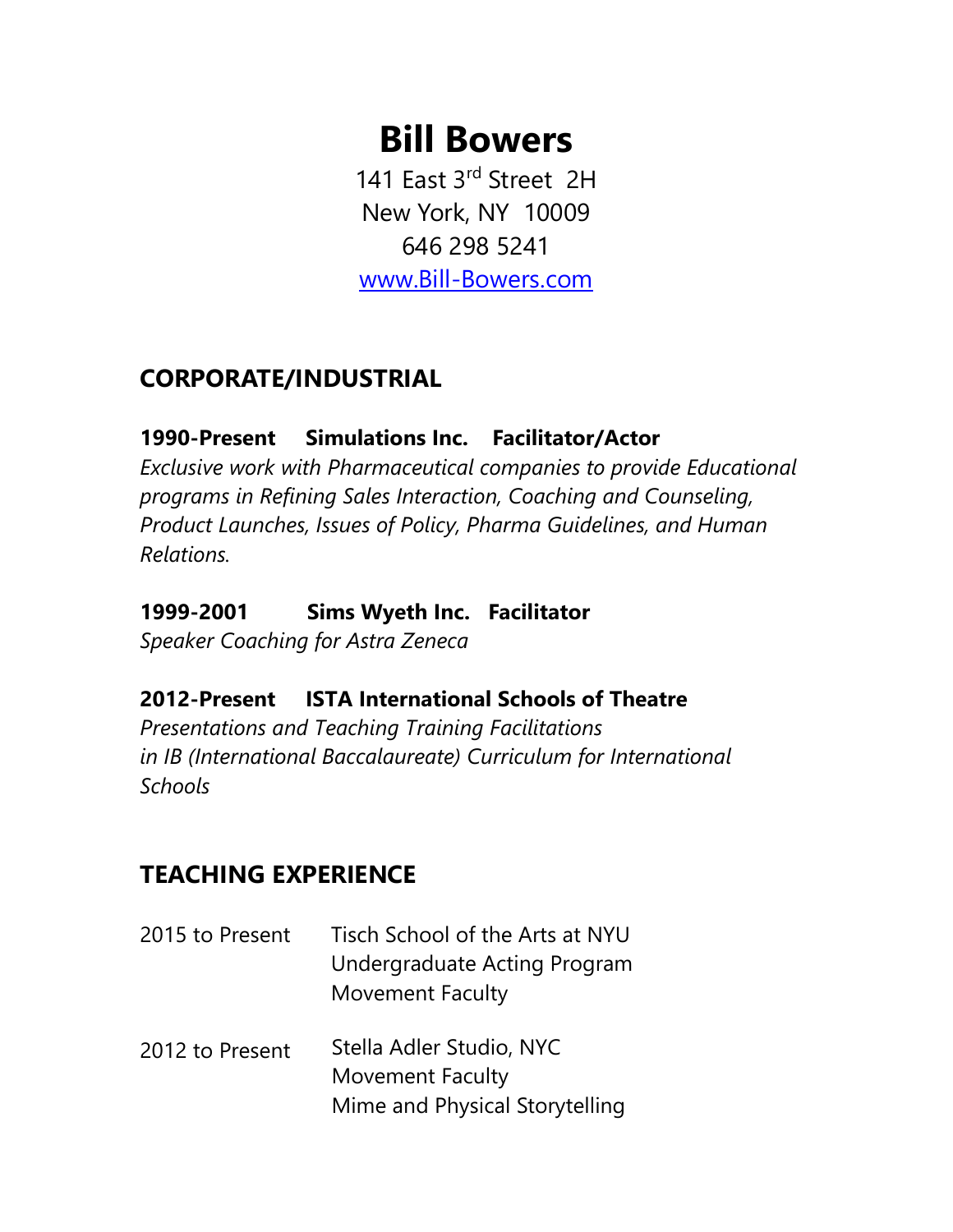| 2012 to Present | <b>William Esper Studios</b><br>Movement Faculty<br>Mime and Physical Storytelling                                                       |
|-----------------|------------------------------------------------------------------------------------------------------------------------------------------|
| 2009 to 2014    | Neighborhood Playhouse, NYC<br>Movement Faculty, Mime and Creative Movement                                                              |
| 2005 to 2015    | <b>Actors Movement Studio, NYC Faculty</b><br><b>Mime and Physical Theatre</b>                                                           |
| 2002 to 2015    | New York University, Steinhardt School, Adjunct<br>Movement For the Actor (Opera Workshop)<br>Acting III (BFA and MFA Music Performance) |
| 2000 to Present | Urban Stages, Community Outreach, NYC<br>Teaching Artist in NY Public Libraries                                                          |
| 2012            | Ohio University, Athens Ohio<br>Visiting Professor, Glidden Fellowship<br>Devising Theatre and Mime                                      |
| 2012            | California State University, Monterey Bay<br><b>Guest Artist/Professor</b><br>Writing, Performing and Touring a Solo Show                |
| 2010            | California State University Fresno<br><b>Guest Artist/Professor</b><br>Writing Performing and Touring a Solo Show                        |
| 2008            | University of Wyoming<br>Guest Lecturer as part of                                                                                       |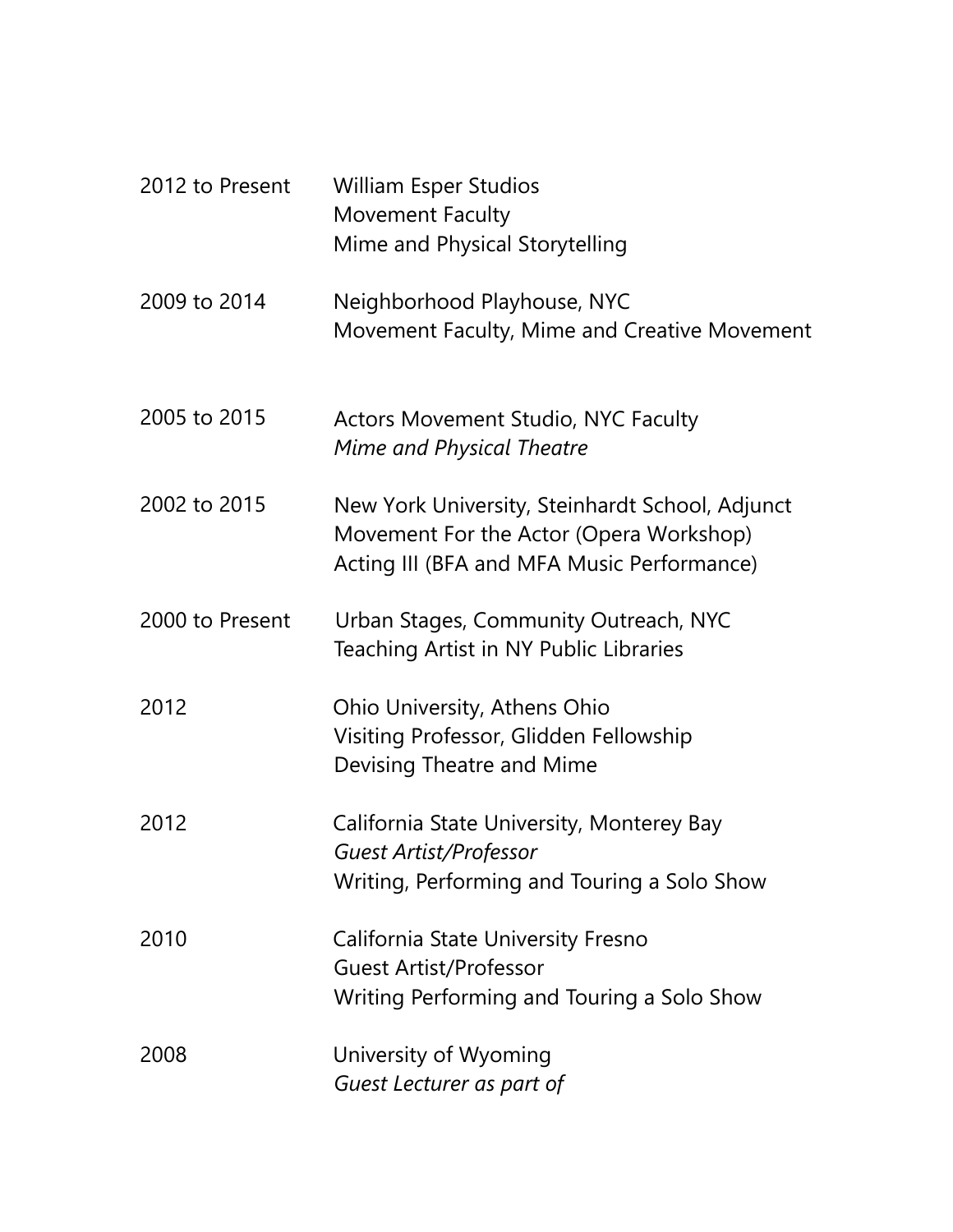|              | Artist of Eminence Fellowship<br>Movement for the Actor                                                                                                                                                                                                                        |
|--------------|--------------------------------------------------------------------------------------------------------------------------------------------------------------------------------------------------------------------------------------------------------------------------------|
| 2007         | University of Northern Colorado<br><b>Guest Lecturer, Special Topics</b><br><b>Creating Ensemble Theater</b>                                                                                                                                                                   |
| 2006 - 2008  | New School of Drama,<br>NYC Adjunct Faculty Mime<br>and Pantomime                                                                                                                                                                                                              |
| 2006         | University of West Georgia<br><b>Guest Lecturer, Special Topics</b><br>Introduction to Movement Theater                                                                                                                                                                        |
| 1999-2000    | <b>Harvard University</b><br>Institute on Arts and Civic Dialogue, Resident Artist<br>Founded by Anna Deavere Smith                                                                                                                                                            |
| 1997-2004    | New York University, CAP 21<br>Master classes in Mime and Movement                                                                                                                                                                                                             |
| 1991-Present | Paper Mill Playhouse, NJ<br>Teaching Artist in Elementary and High Schools                                                                                                                                                                                                     |
| 1983-Present | Institute for Arts and Humanities Education, NJ<br>Teaching Artist in Schools and<br>Community throughout NJ and NY<br>(Co-developed Residencies in<br>The Global Village, Tolerance, and Identity<br>Numerous Teacher In-Service Workshops and<br><b>Family Arts Programs</b> |